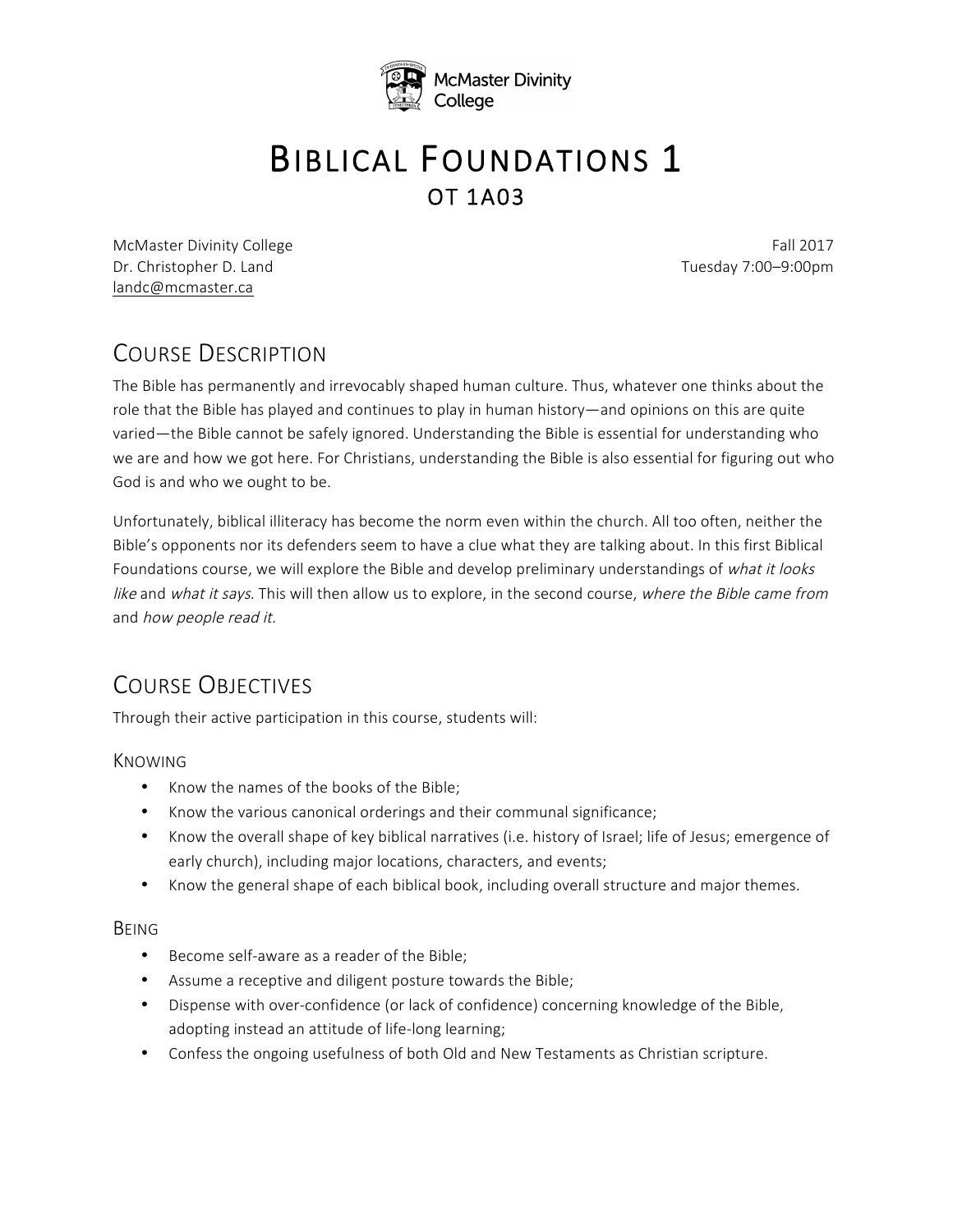DOING

- Have the ability to quickly locate specific books in the Bible along with key passages within them;
- Have the ability to answer questions about the content of the Bible, such as might be asked during an ordination exam;
- Have the ability to draw together the entire canon when exploring matters of theological interest.

# COURSE REQUIREMENTS

Note: Students are required to complete all of the following assignments. No unfinished assignments are permitted. Written assignments must be uploaded to Avenue to Learn either as Word documents (.doc, .docx) or in Rich Text Format (.rtf). A penalty of 2% per day will be applied to all late assignments, including assignments submitted in incorrect file formats. Assignments cannot be submitted after December 12 $^{th}$  without written permission from the Office of the Registrar (thomn@mcmaster.ca).

#### PRIMARY READING (0%, WITH 5% PENALTY FOR NON-COMPLETION)

During the semester, each student will read through the entire Bible, as well as some related texts from the Ancient Near East or the Greco-Roman world. The Bible reading is to be done using an easy-to-read English translation, or a translation in the student's native language if his or her English reading pace is too slow. Students can begin this reading prior to September, but it must not be commenced more than three months prior to the start of the course. The parallel texts from the ancient world will be made available on Avenue to Learn in electronic format. At the completion of the semester, each student must report whether or not the biblical and parallel readings have been read in their entirety. Failure to report completion of the assigned reading prior to Tuesday, December  $12^{th}$  @  $11:59$ pm will result in a final grade reduction of 5%.

#### INITIAL SELF-REFLECTION (15%)

Before Tuesday, September 26<sup>th</sup> @ 11:59pm, each student will submit a 1,500-word essay that describes his or her current relationship with the Bible, including both theory (i.e. what is it?) and practice (i.e. what does it do and what do we do with it?). Because an important goal of this self-reflection is to make the student aware of his or her own situatedness, the essay should look not only at the student as an individual but also at major influences that have affected the student's relationship with the Bible (e.g. historical influences, biographical influences, etc.). In short, what do you believe about the Bible and why? For students who are uncertain about what constitutes a good self-reflection essay, a detailed grading rubric is available on Avenue to Learn.

#### BIBLE CONTENT QUIZZES (10% EACH = 70% TOTAL)

Drawing upon the Bible, the supplied study tools, and the course lectures, each student will write a series of quizzes that test his or her familiarity with the content of the Bible. There will be seven quizzes overall, covering: (1) Pentateuch; (2) Historical Books; (3) Minor Prophets; (4) Major Prophets; (5) Gospels, General Epistles & Revelation; (6) Poetic Books; and (7) Acts & Pauline Epistles. The quizzes will be fifteen minutes in length and will consist primarily of short answer questions. Each quiz will be cumulative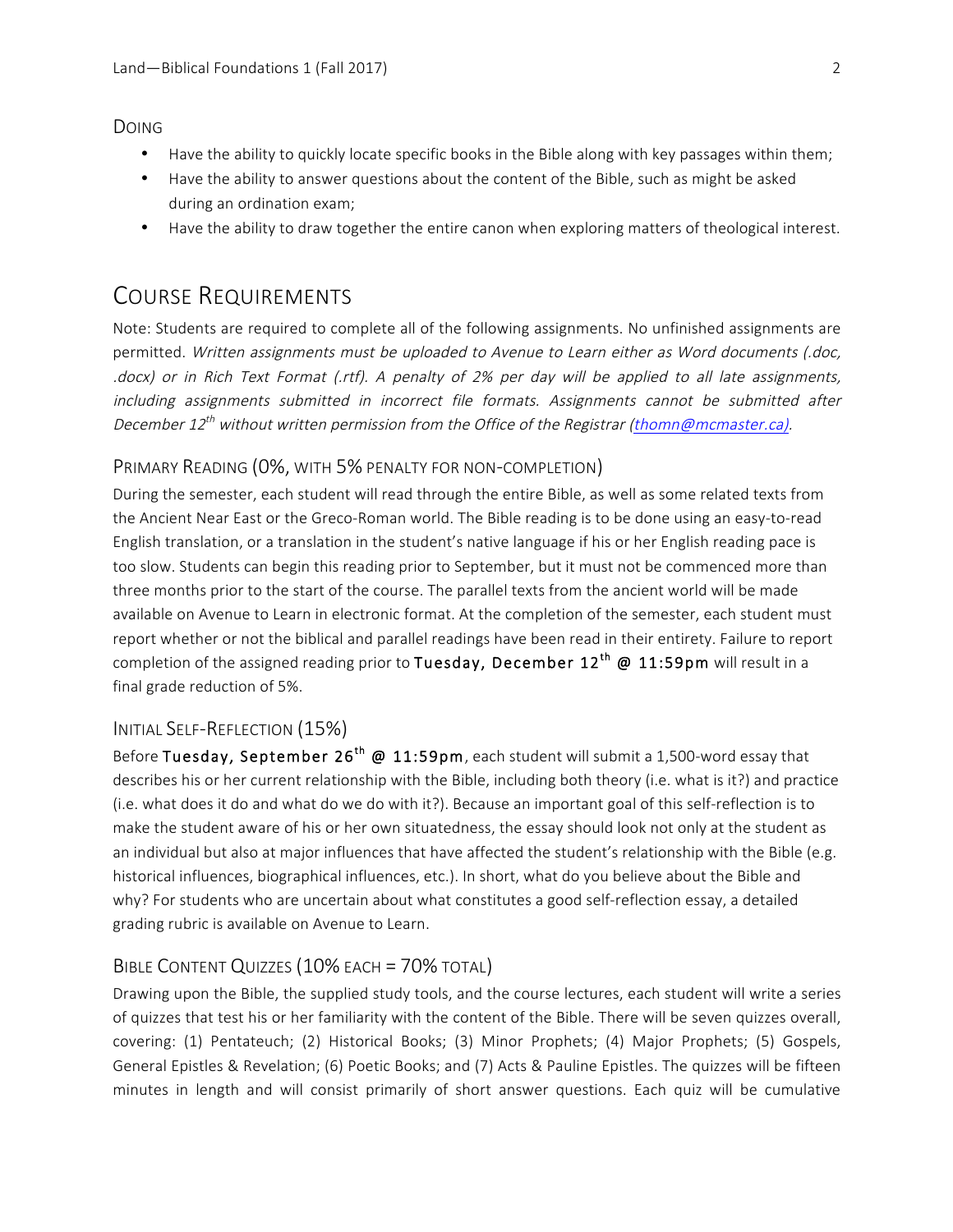relative to the earlier quizzes, with the final questions on the quiz relating to material already covered in the earlier quizzes. Maps and study notes will be posted on A2L, but students are also expected to be familiar with the relevant primary and parallel readings.

#### BIBLE OVERVIEW (20%)

Before Tuesday, December 12<sup>th</sup> @ 11:59pm, each student will submit a 2,000-word essay that surveys the entire Bible, commenting on each of its major sections (defined according to the lecture schedule below). The goal is to summarize the major themes of each section and to trace how each section contributes something important to the Bible. In keeping with the grading rubric on A2L, the essay must illustrate both the diversity that characterizes the different sections/books of the Bible and the unity that can be found in receiving the entire canon together. At the very least, the essay must begin with an introduction, proceed through each biblical section with a distinct heading for each, and then conclude with an overall conclusion regarding unity amidst diversity.

## GRADING SUMMARY

| Primary Reading              | 0%   |
|------------------------------|------|
| Initial Self-Reflection      | 15%  |
| <b>Bible Content Quizzes</b> | 70%  |
| Bible Overview               | 15%  |
| Total                        | 100% |

## **TEXTBOOKS**

All students are required to possess a copy of the Bible in whatever language or translation is easiest for the student to read.

All students are recommended to possess a good Bible dictionary, such as:

Freedman, David Noel, ed. Eerdmans Dictionary of the Bible. Grand Rapids: Eerdmans, 2000.

All required textbooks for this class are available from the College's book service, READ On Bookstore, Room 145, McMaster Divinity College. Texts may be purchased on the first day of class. For advance purchase, you may contact READ On Bookstore, 5 International Blvd, Etobicoke, ON, M9W 6H3: phone 416.620.2934; fax 416.622.2308; email books@readon.ca. Other book services may also carry the texts.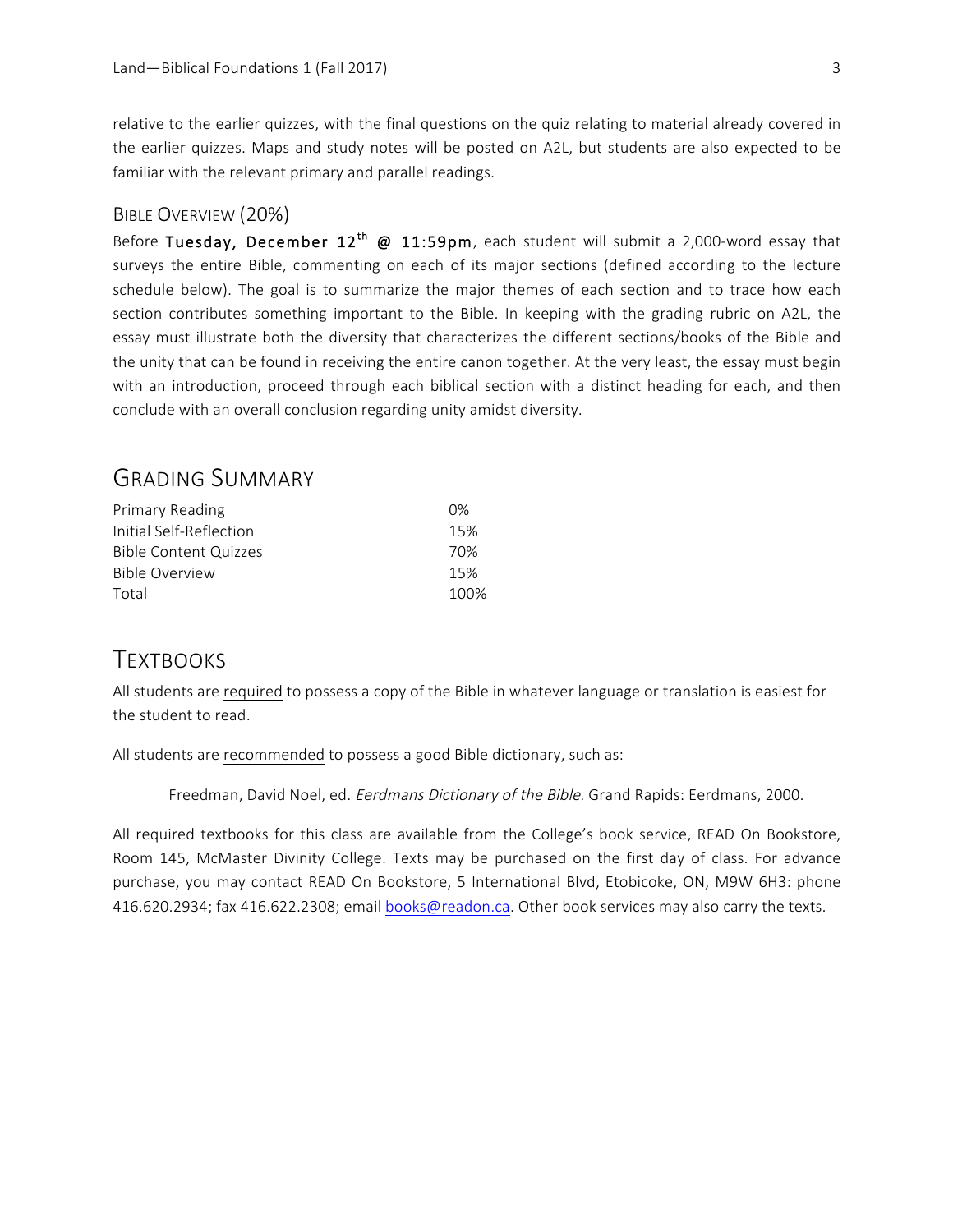# ASSIGNMENT SCHEDULE

| Due Dates        | Assignments                                 |  |  |
|------------------|---------------------------------------------|--|--|
| Sep 26           | Initial Self-Reflection Due                 |  |  |
| Oct 3            | Pentateuch Quiz                             |  |  |
| Oct 24           | <b>Historical Books Quiz</b>                |  |  |
| Nov <sub>7</sub> | Major Prophets Quiz                         |  |  |
| <b>Nov 14</b>    | Minor Prophets Quiz                         |  |  |
| <b>Nov 28</b>    | Gospels, General Epistles & Revelation Quiz |  |  |
| Dec 5            | Poetic Books Quiz                           |  |  |
|                  | Acts & Pauline Epistles Quiz                |  |  |
| Dec 12           | Thematic Overview Due                       |  |  |
|                  | Reading Report Due                          |  |  |

# SEMINAR SCHEDULE

| Dates<br>$* = Quiz$<br>+ = Prof. Away | <b>Seminar Sessions</b>                                | <b>Bible Reading</b><br>(Word Count) | Parallel Reading                       |
|---------------------------------------|--------------------------------------------------------|--------------------------------------|----------------------------------------|
|                                       | • Welcome & Introduction to the Course                 | Genesis - Exodus                     |                                        |
| Sep 12                                | • Lecture: Pentateuch (Part 1)                         | (58,003)                             |                                        |
| Sep 19                                | • Lecture: Pentateuch (Part 2)                         | Leviticus - Deuteronomy<br>(66,908)  | ANE Creation &<br><b>Flood Stories</b> |
|                                       | • Discussion: Pentateuch & Parallels                   | Joshua - 1 Samuel                    |                                        |
| Sep 26                                | • Lecture: Historical Books (Part 1)                   | (53, 932)                            | Amarna Letters,                        |
|                                       | • Quiz: Pentateuch                                     | 2 Samuel - 2 Kings                   | Sennacherib's                          |
| $*$ Oct 3                             | • Lecture: Historical Books (Part 2)                   | (56, 315)                            | Annals, Cyrus                          |
| Oct 10                                | Reading Week (No Class)                                | 1 Chronicles - Esther                | Cylinder                               |
|                                       |                                                        | (57,057)                             |                                        |
|                                       | • Discussion: Historical Books & Parallels             | Isaiah - Lamentations                |                                        |
| Oct 17                                | • Lecture: Major Prophets                              | (60, 934)                            | ANE Prophecies &                       |
| $*$ Oct 24                            | • Quiz: Historical Books                               | Ezekiel - Malachi                    | Incantations                           |
|                                       | • Lecture: Minor Prophets                              | (60,756)                             |                                        |
| Oct 31                                | • Discussion: Prophetic Books & Parallels              | Matthew - John                       |                                        |
|                                       | • Lecture: Gospels                                     | (64, 767)                            | Birth Accounts,                        |
| *Nov 7                                | • Quiz: Major Prophets                                 | Hebrews - Revelation                 | Josephus on                            |
|                                       | • Lecture: General Epistles & Revelation               | (22,395)                             | Banditry,                              |
| $+*$ Nov 14                           | • Quiz: Minor Prophets<br>• Lecture: Wisdom Literature | Job, Proverbs,                       | Apocalyptic                            |
|                                       |                                                        | Ecclesiastes                         | Literature                             |
|                                       |                                                        | (27, 132)                            |                                        |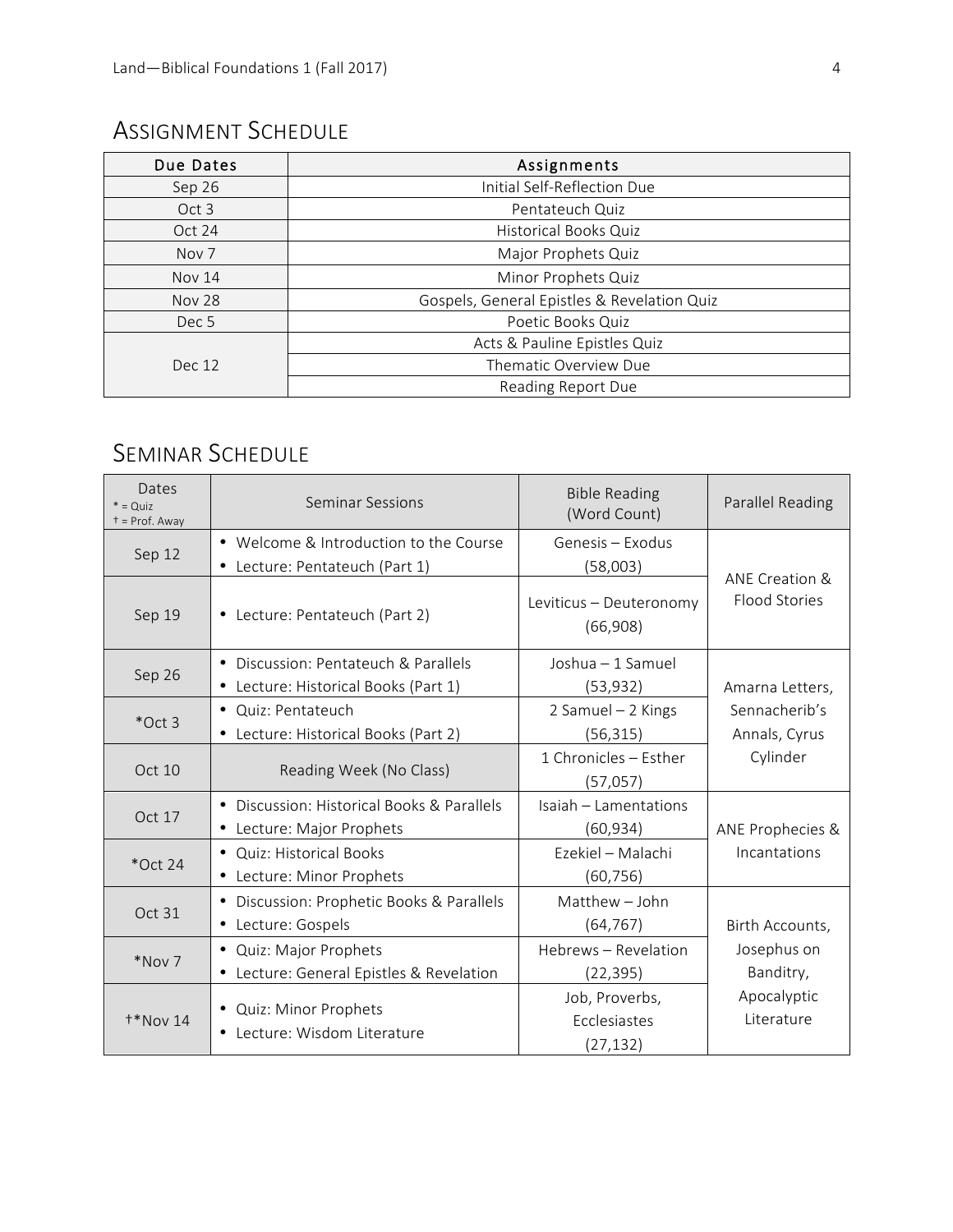| $\dagger$ Nov 21 | • Discussion: Gospels, General Epistles,<br>Revelation & Parallels<br>• Lecture: Psalms & Song of Solomon                                            | Psalms, Song of Songs<br>(32, 167) | ANE Theodicy,<br>Instruction, Erotic<br>Poetry    |
|------------------|------------------------------------------------------------------------------------------------------------------------------------------------------|------------------------------------|---------------------------------------------------|
| *Nov 28          | • Quiz: Gospels, General Epistles &<br>Revelation<br>• Discussion: Poetic Books & Parallels<br>Lecture: Acts                                         | Acts<br>(18, 450)                  | Jewish Attitudes<br>towards Gentiles<br>and Torah |
| $*$ Dec 5        | • Quiz: Poetic Books<br>• Lecture: Pauline Epistles                                                                                                  | Romans - Philemon<br>(32,408)      | Observance                                        |
| $*$ Dec 12       | • Quiz: Acts & Pauline Epistles<br>• Discussion: Acts, Pauline Epistles & Parallels<br>• Summative Reflection & Anticipation<br>• Course Evaluations |                                    |                                                   |

## STATEMENT ON ACADEMIC HONESTY

Academic dishonesty is a serious offence that may take any number of forms, including plagiarism, the submission of work that is not one's own or for which previous credit has been obtained, and/or unauthorized collaboration with other students. Academic dishonesty can result in severe consequences, e.g., failure of the assignment, failure of the course, a notation on one's academic transcript, and/or suspension or expulsion from the College.

Students are responsible for understanding what constitutes academic dishonesty. Please refer to the Divinity College Statement on Academic Honesty at: http://www.mcmasterdivinity.ca/programs/rules-regulations

In this course, we will be using a web-based service (Turnitin.com) for plagiarism detection and the student's continuation in the course represents his or her consent to the use of this service. If a student has objections to the use of this service, alternate arrangements for assignment submission must be made with the professor in advance of the assignment deadlines.

A useful guide to avoiding plagiarism is the Harvard Guide to Using Sources: http://usingsources.fas.harvard.edu/icb/icb.do

## STYL<sub>F</sub>

All stylistic considerations (including but not limited to questions of formatting, footnotes, and bibliographic references) must conform to the latest edition of the McMaster Divinity College Style Guidelines for Essays and Theses:

https://www.mcmasterdivinity.ca/sites/default/files/documents/mdcstyleguide.pdf

Failure to observe appropriate form will result in grade reductions.